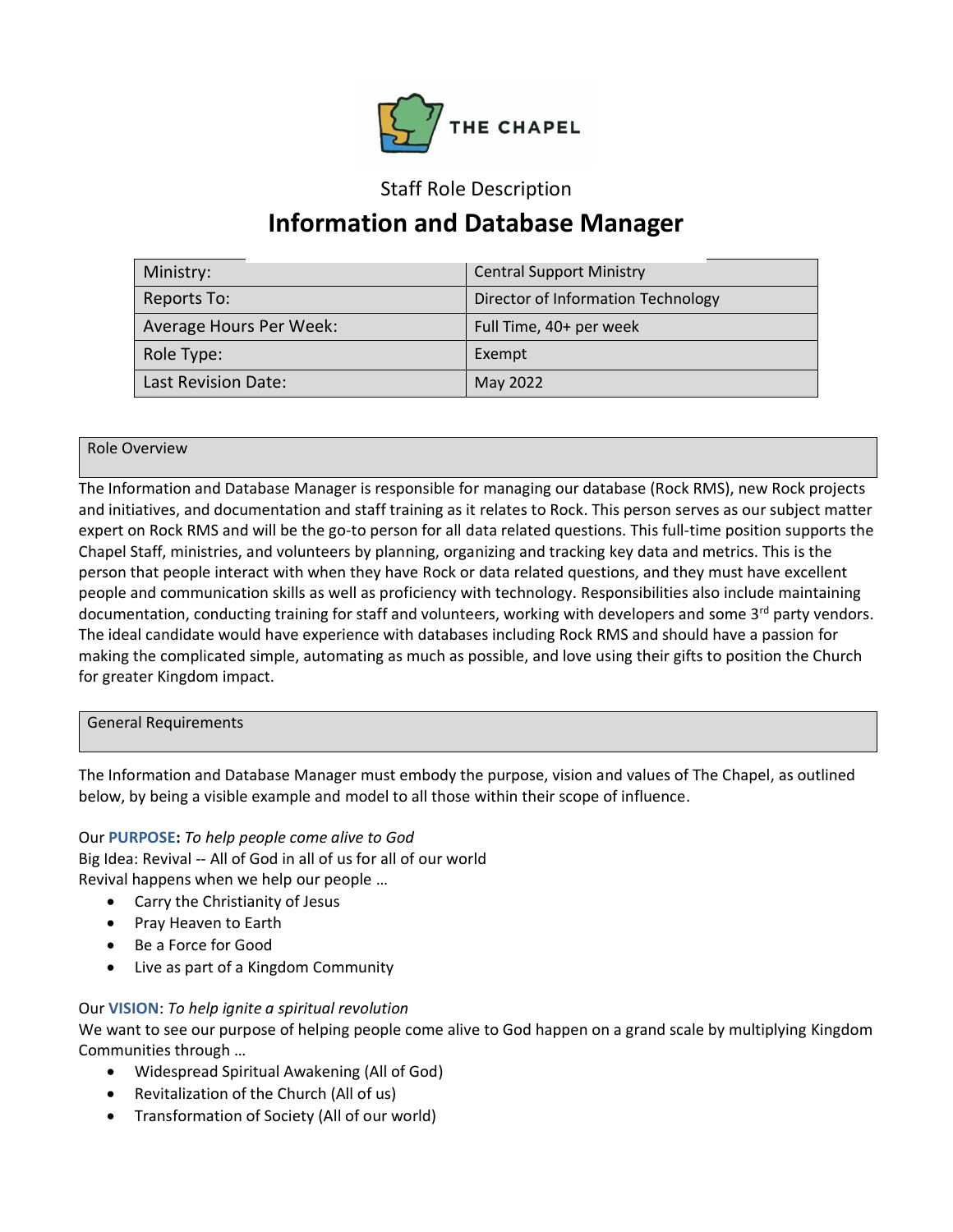# **Information and Database Manager**

Our **VALUES**: *We are a people completely giving ourselves to God and others, believing Him for really big things, never pretending to be anything we aren't – and finding ways to enjoy life and have a lot of fun along the way.*

- Be All-In: A fully-committed people who come in third
- Have Expectant Faith: He is who he said he is and will do what he said he will do
- Be Authentic: Honest, forthright, plain-spoken and integrity-filled
- Have Fun: Vibrant, winsome, joyful people

Additionally, the Information and Database Manager must …

- Be an example of the type of Christ follower that we want our people to become by holding to our statement of beliefs, practicing our approach to ministry and embodying our culture
- Demonstrate a passion and aptitude for making disciples of Jesus and embrace genuine Christian community as the primary vehicle of discipleship at The Chapel
- Believe that the Holy Spirit indwells and empowers every follower of Jesus, and consistently experience the very power and presence of God at work inside, through, and around themselves as they participate in God's mission in the world
- Share in the continued mission of Jesus by consistently ministering, through the power of the Holy Spirit, God's presence, love, truth, and power to all those encountered
- Have a strong relationship with God, as evidenced by a healthy devotional and moral lifestyle
- Have a strong family life, as evidenced by the quality of the relationship with their spouse and children (where applicable) and their ability to effectively manage their finances
- Be inspiring, motivating others to sacrifice for God
- Be an effective communicator, formally and informally, verbally and with the written word, with warm and engaging interpersonal skills that are both relational and inspiring
- Have demonstrated abilities as an action-oriented leader, have good follow through, and have high level of multi-tasking abilities
- Possess a desire to continually learn new skills and processes
- Have strong interpersonal skills and demonstrated ability to train, communicate and support both novice and advanced technology users
- Have excellent troubleshooting, problem solving, and documentation skills
- Able to manage detailed work while still understanding the bigger picture
- Able to work with minimum supervision and still complete high-quality work while still meeting deadlines
- Have a college degree or equivalent professional technical training
- Have proven experience in the following areas:
	- o Managing databases
	- o Creating documentation and training materials as well as conducting trainings
	- o Experience with Microsoft Office suite
- Able to work at different campuses and locations of The Chapel as needed (up to 25% of the work week)
- Have proven and successful experience in all areas under the Primary Responsibilities